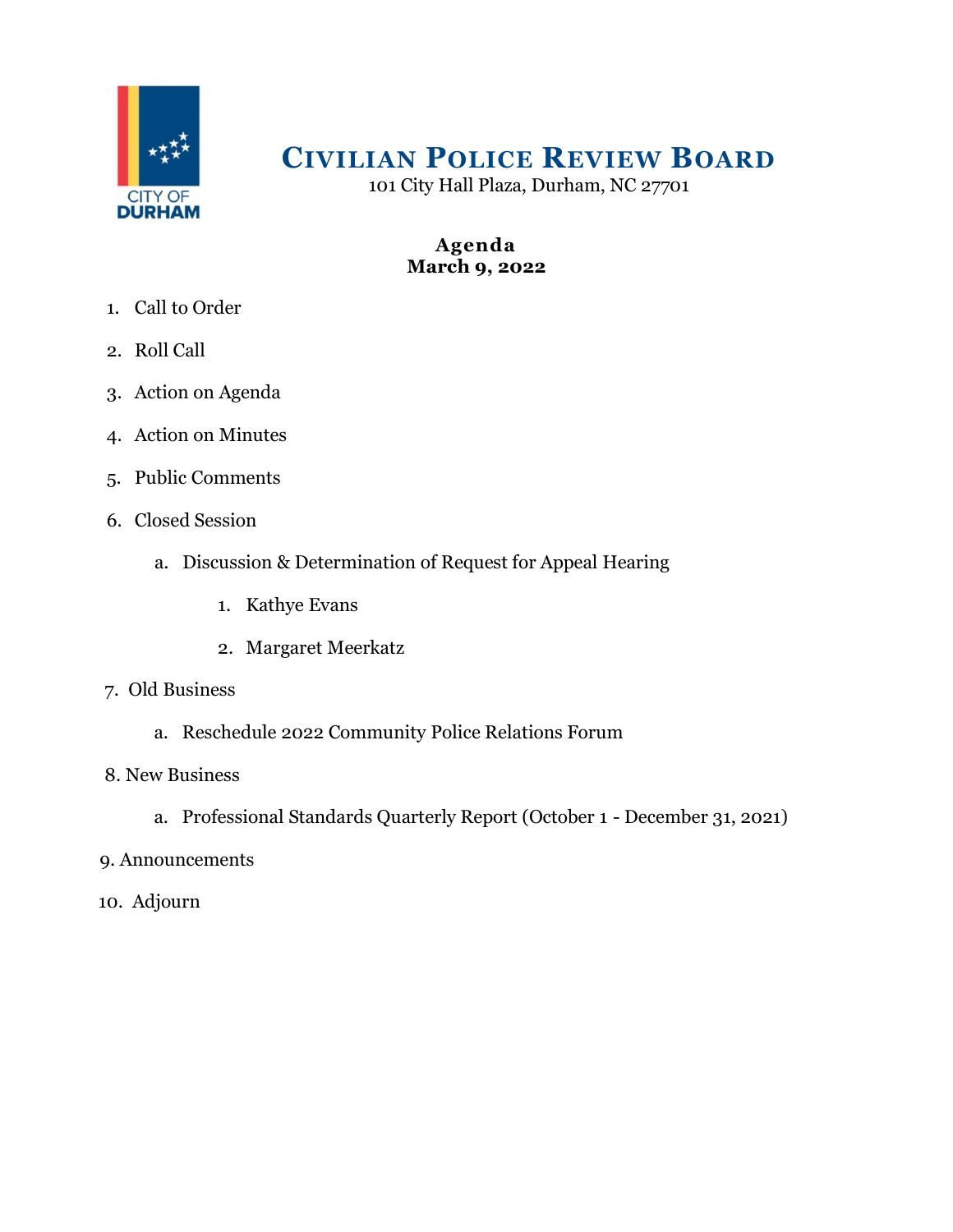# **Agenda March 9, 2022**

# **1. Call to Order**

The Chair will call the meeting to order upon the arrival of a quorum of the CPRB.

# **2. Roll Call**

The Secretary will call the roll of the membership.

# **3. Action on Agenda**

Pursuant to Civilian Police Review Board Procedures Manual, Section 3.3 Setting of Agenda, additions to the agenda may be proposed by any member and will be added to the agenda provided no objection is raised by any member.

If there is an objection, then a vote shall be taken on the addition and the item will be added to the agenda only if a majority approves of the addition.

## **Recommendation: The CPRB will review the agenda and make any additions and/or modifications followed by action on the agenda.**

#### **4. Action on Minutes**

The CPRB will review and act on the minutes from the meeting held on December 8, 2021.

For more information, refer to *Minutes - December 8, 2021.*

## **Recommendation**: **The CPRB will review and act on the minutes from the meeting held on December 8, 2021.**

#### **5. Public Comments**

The CPRB will provide time for public comments. Any citizen of the City of Durham wishing to speak will have an opportunity to do so. Speakers must provide a mail/email address and telephone number so that the Chair may reply to comments and/or questions.

All speakers will have two minutes to speak and are requested to refrain from addressing issues related to personnel matters or complaints before the CPRB.

## **Recommendation: The CPRB will receive citizen comments and direct the Chair to respond, as deemed appropriate**.

# **6. Closed Session**

The CPRB is required to adjourn to closed session pursuant to N.C.G.S. §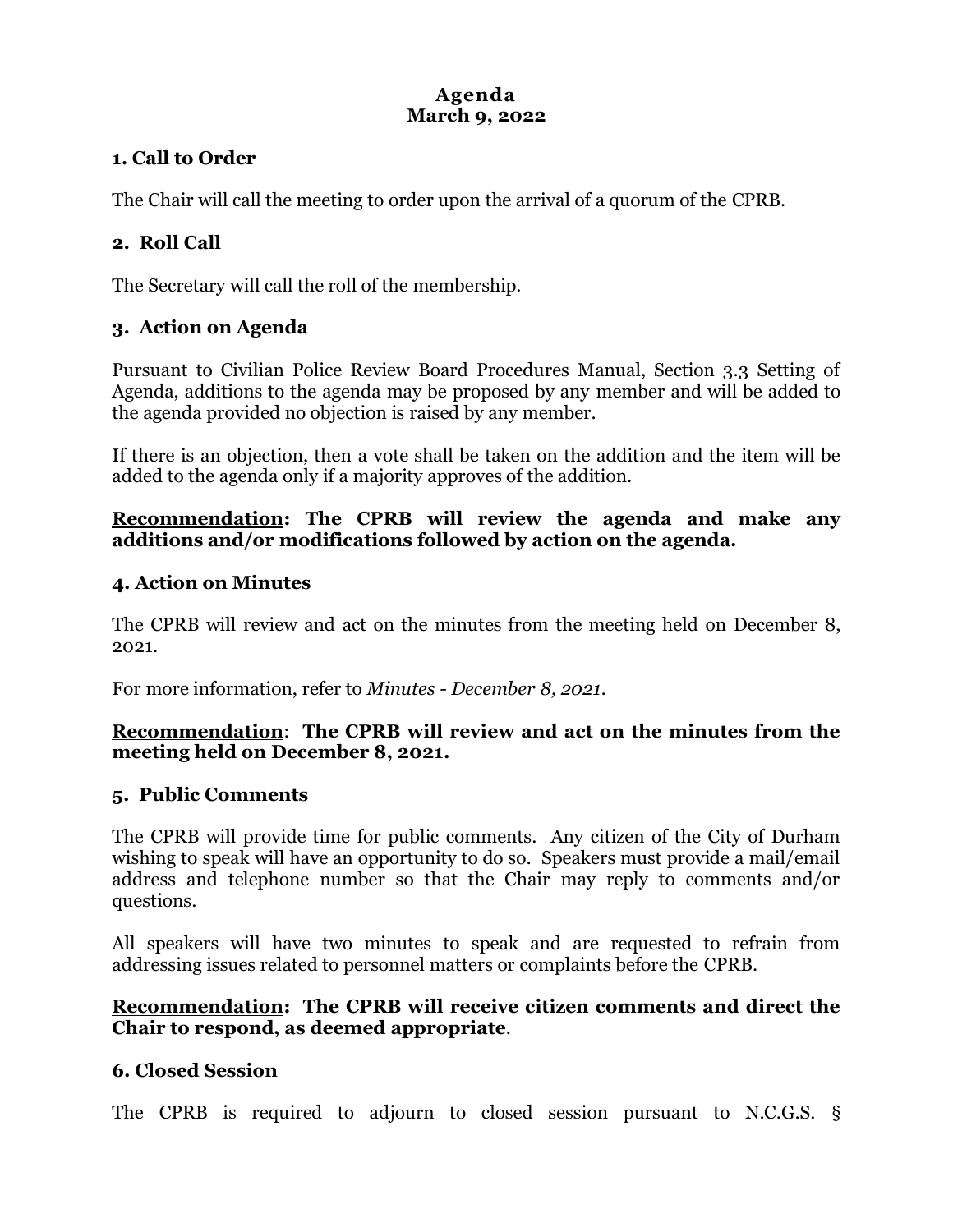143.318.11(a)(1) to prevent the disclosure of information that is confidential and Civilian Police Review Board Procedures Manual, Section 4.5 Appeals Procedures, the CPRB, in closed session, will consider the Request for Appeal Hearing and the investigative file.

#### **Recommendation: The CPRB should adjourn to closed session to discuss and determine the Request for Appeal Hearing.**

## **a. Discussion & Determination of Request for Appeal Hearing**

#### **1. Kathye Evans**

The CPRB will review the Request for Appeal Hearing and investigative file for Kathye Evans who is not satisfied with the conclusion of the investigation conducted by the Professional Standards Division of the Police Department.

For more information, refer to the *Requests for Appeal Hearing and Case Summary for Kathye Evans.*

**Recommendation: The CPRB will discuss and decide on the Request for Appeal Hearing as to whether or not the investigation was conducted in an appropriate manner, specifically, whether the Police Department abused its discretion in the conduct of the investigation to determine whether a hearing should or should not be held or whether to defer the review to request additional information. When the CPRB determines that a hearing will not be held to examine a complaint, the CPRB is still authorized to issue recommendations based upon issues presented in the complaint, or upon general trends that it observes based upon multiple complaints.** 

#### **2. Margaret Meerkatz**

The CPRB will review the Request for Appeal Hearing and investigative file for Margaret Meerkatz who is not satisfied with the conclusion of the investigation conducted by the Professional Standards Division of the Police Department.

For more information, refer to the *Requests for Appeal Hearing and Case Summary for Margaret Meerkatz.*

**Recommendation: The CPRB will discuss and decide on the Request for Appeal Hearing as to whether or not the investigation was conducted in an appropriate manner, specifically, whether the Police Department abused its discretion in the conduct of the investigation to determine whether a hearing should or should not be held or whether to defer the review to request additional information. When the**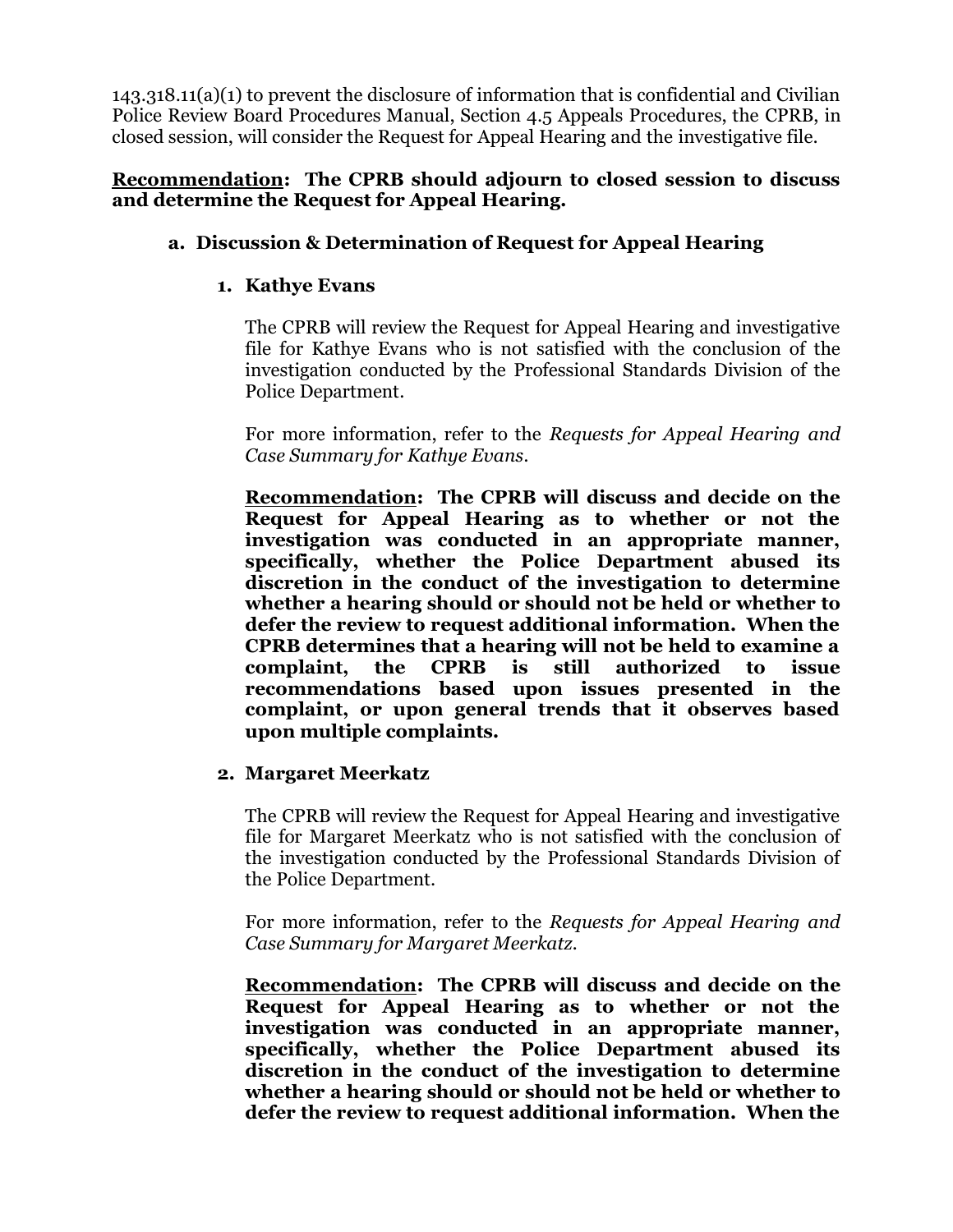**CPRB determines that a hearing will not be held to examine a complaint, the CPRB is still authorized to issue recommendations based upon issues presented in the complaint, or upon general trends that it observes based upon multiple complaints.** 

#### **7. Old Business**

## **a. Reschedule 2022 Community Police Relations Forum**

Pursuant to the Civilian Police Review Board Procedural Manual, Section 1, Organization, Section 1.12, Annual Report, the CPRB may hold meetings as necessary for the conduct of business, training and work sessions. The CPRB must host one (1) community forum per fiscal year to receive feedback from the public on the Durham Police Department complaint process and Community-Police relations.

The CPRB determine the FY 2021-2022 Schedule on September 8, 2021.

The 2022 Community Police Relations Forum was scheduled for Wednesday, March 9, 2022 at 6:00pm, however, the CPRB has received two Request for Appeal Hearings which require review, discussion and action. In addition, the CPRB reserved a special meeting if necessary for May 11, 2022.

## **Recommendation**: **The CPRB will determine the date for the 2022 Community Police Relations Forum.**

# **8. New Business**

## **b. Professional Standards Quarterly Report (October 1 - December 31, 2021)**

The CPRB will review the Professional Standards Quarterly Report (October 1 - December 31, 2021).

The Professional Standards Division of the Police Department submits quarterly reports to the CPRB summarizing the number and types of investigations received during the previous quarter. The reports also include the date of alleged incident occurred, type of the alleged violation (include applicable rules and/or general orders) and outcome of the investigation (sustained, not sustained, exonerated, unfounded or policy failure).

The reports are to be submitted as follows:

| <b>REPORTING TIME PERIOD</b> | <b>REPORT DUE DATE</b> |
|------------------------------|------------------------|
| January - March              | April 30               |
| April - June                 | July 31                |
| July - September             | October 31             |
| October - December           | January 31             |